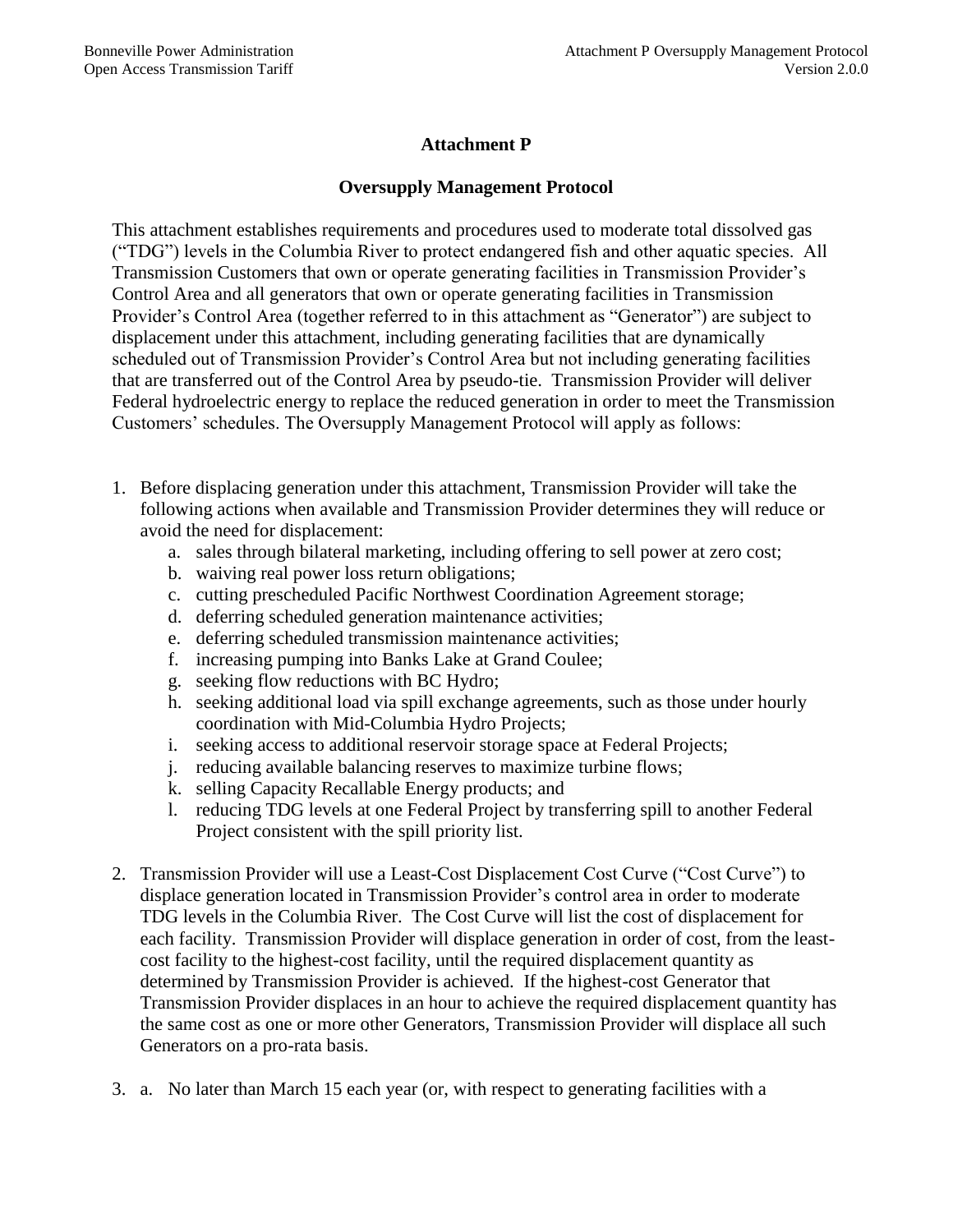scheduled Commercial Operation Date after March 15 of any year, the later of March 15 or 30 days before the facility's scheduled Commercial Operation Date (as defined in the Large Generator Interconnection Agreement)), the Generator shall submit to an independent evaluator selected by Transmission Provider the facility's costs of displacement (\$/MWh) with respect to each of its generating facilities (other than facilities with a nameplate capacity under 3 MW, which are exempt from displacement under this attachment), the nameplate generating capacity, and supporting data and documentation for each month of the following April through March. The supporting data and documentation must be sufficient to allow the independent evaluator to verify the costs. The Generator must certify that the nameplate capacity and the costs are accurate. The submission must list costs separately for heavy load hours and for light load hours (both as defined in Transmission Provider's 2012 Power Rate Schedules or their successor) and must list both total costs of displacement and costs by each category in section 3.c. that apply to the generating facility. The Generator may submit revised costs to the independent evaluator at any time. The Generator must certify that the revised costs are accurate and must include supporting data and documentation. The revised costs for any month will be included in the Cost Curve as of the first day of the second month following submission of the costs. If a Generator does not submit the costs and supporting data and documentation, the costs of displacement of the facility shall be deemed to be \$0/MWh. If a Generator that submits the costs but does not submit supporting data and documentation later does submit supporting data and documentation, the Generator will be included in the Cost Curve as of the first day of the second month following such submission.

- b. Transmission Provider will obtain from the independent evaluator the total costs of displacement for each facility and the Cost Curve. Except as provided in section 5.a., Transmission Provider will not obtain the costs by category or any supporting data and documentation. Transmission Provider will not use the cost information for any purpose other than that specified under this attachment. In addition, Transmission Provider will not disclose the cost information to any person not employed by Transmission Provider or to any of its Marketing Function Employees, as defined by the Transmission Provider's Standards of Conduct, except that Transmission Provider may disclose the costs to the Commission as provided in section 5.a. Transmission Provider will sign, and will require the independent evaluator to sign, a nondisclosure agreement with respect to the cost information and the scheduling information the independent evaluator obtains under sections 5.a and 5.b. The nondisclosure agreement will allow the independent evaluator to disclose cost information and scheduling information to Transmission Provider under sections 5.a and 5.b.
- c. Costs of displacement shall be limited to the following:
	- i. With respect to contracts for the sale of all or part of a facility's output executed on or before March 6, 2012 -
		- 1. the production tax credit the Generator would have received under 26 U.S.C. § 45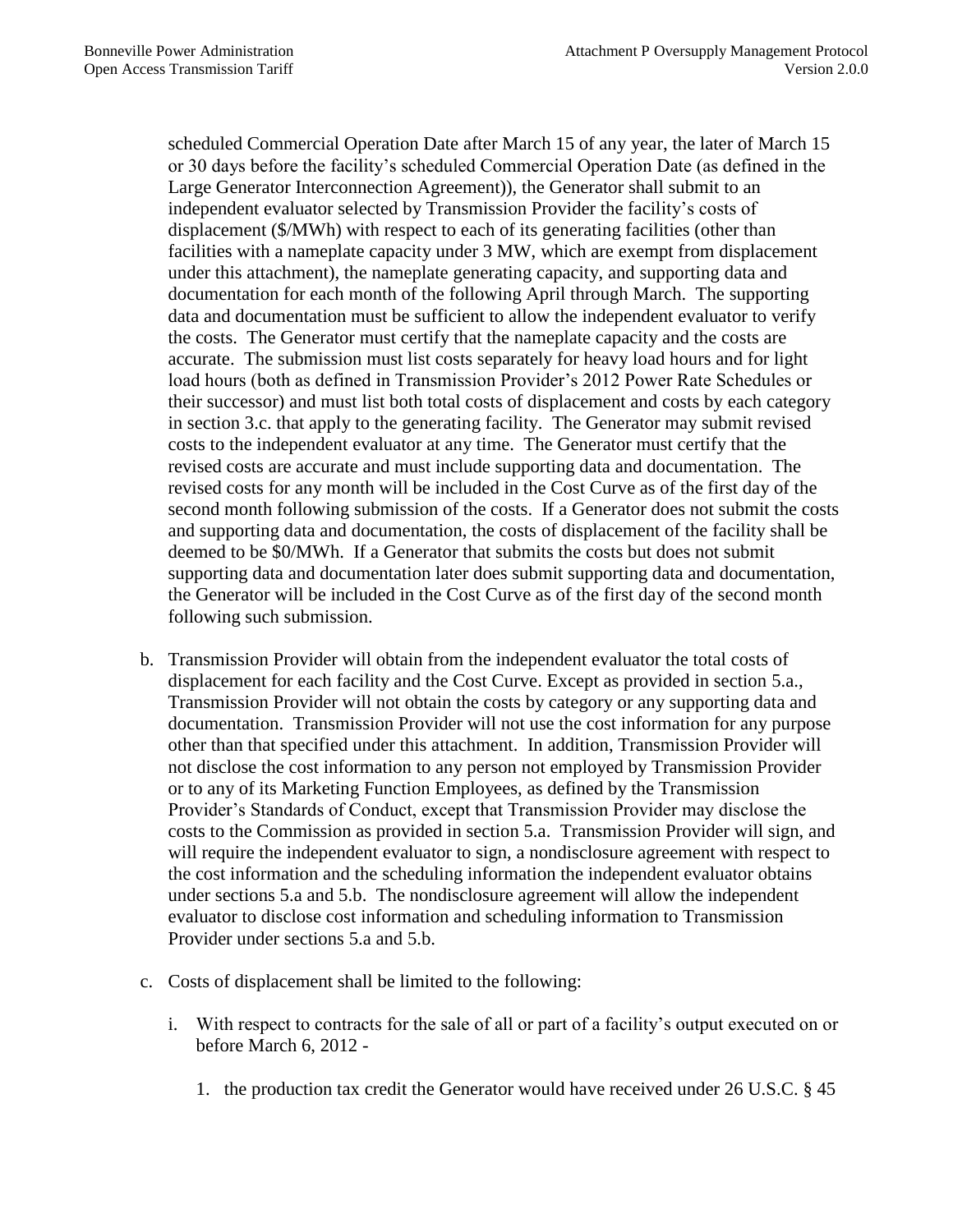or its successor but will not receive because of the displacement;

- 2. the following amounts for renewable energy credits (RECs) unbundled from the sale of power:
	- a. with respect to executed contracts for the sale of RECs unbundled from the sale of energy and executed contracts for the sale of energy and RECs in which the price for the RECs is stated separately from the price for the energy, i) the amount that the Generator is not paid by its contracting party because of its failure to deliver RECs, and ii) the amount, if any, the Generator must pay its contracting party as a penalty for its failure to deliver RECs; and
	- b. with respect to the amount of displaced generation for which the Generator has not yet executed a contract to sell the RECs, the market value of the RECs for which the Generator is not credited because of the displacement; and
- 3. with respect to power sales agreements for the bundled sale and purchase of both RECs and energy for a single price, i) the contract price, if the Generator is not entitled to payment for any hour in which the Generator does not generate; or, the difference between the full contract price and the reduced price if the Generator is entitled only to a reduced price for any hour in which the Generator does not generate; and ii) the amount, if any, the Generator must pay its contracting party as a penalty for its failure to generate.
- ii. With respect to contracts for the sale of all or part of a facility's output executed after March 6, 2012, the costs listed in sections 3.c.i.1, 3.c.i.2.a.i, and 3.c.i.2.b.
- 4. For each hour of displacement, Transmission Provider will compensate the Generator for each displaced facility with the facility's costs of displacement (\$/MWh) multiplied by the difference between the i) MW of scheduled generation for the hour (or estimated generation submitted by behind-the-meter resources) integrated over the hour, and ii) the MW of generation that Transmission Provider has directed the Generator to reduce to under this attachment. An hour of displacement is an hour in which Transmission Provider has directed the Generator to reduce generation under this Attachment and Generator has complied with the direction, including hours in which the Generator is ramping down to comply with the direction or ramping up to return to normal operations.
- 5. a. The independent evaluator may validate costs submitted by the Generator. In such case the Generator will submit to the independent evaluator any additional supporting data the independent evaluator reasonably requests. If the independent evaluator determines that any costs warrant further review, it may provide the cost information including supporting data and documentation to Transmission Provider. In such case, Transmission Provider and Generator will follow the Dispute Resolution Procedures set forth in section 12 of this Tariff. If the dispute is not resolved, Transmission Provider may file a complaint or other appropriate request with the Commission requesting review of the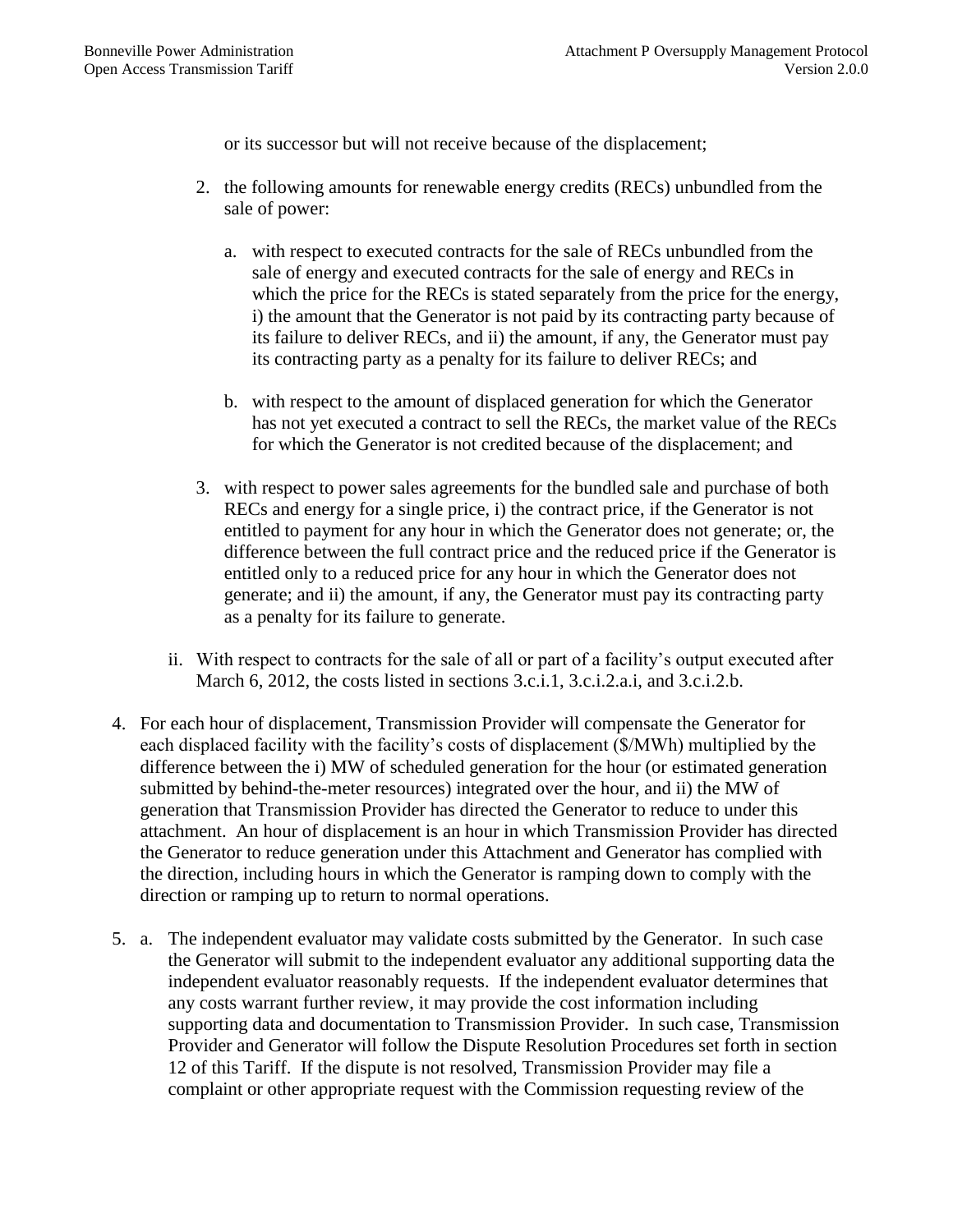costs and appropriate action if any.

- b. If Transmission Provider believes that any schedule submitted during an hour of displacement may be inaccurate or inflated, Transmission Provider may ask the independent evaluator to review the schedule, and may submit additional data to the independent evaluator to consider in its evaluation. In such case the independent evaluator may ask the Generator to provide relevant supporting data for the schedule, which Generator shall provide. The independent evaluator will provide to Transmission Provider its conclusion regarding the accuracy of the schedule. If the independent evaluator concludes that the schedule is inaccurate or inflated, it may provide to Transmission Provider the data provided by the Generator. In such case, Transmission Provider and Generator will follow the Dispute Resolution Procedures set forth in section 12 of this Tariff. If the dispute is not resolved, Transmission Provider may file a request or complaint with the Commission, together with the scheduling data, requesting investigation of the Generator's scheduling practices and appropriate action if any.
- 6. Transmission Provider shall establish in a business practice the communication protocols through which Transmission Provider will notify Generators when Transmission Provider implements this attachment.
- 7. If a Generator is prevented from reducing generation below a certain level or deviating from a certain ramp rate, the Generator may submit a minimum generation level or a maximum ramp rate to Transmission Provider under Transmission Provider's minimum generation business practice. Transmission Provider will not direct a Generator to reduce generation below its minimum generation level, or at a ramp rate that exceeds the maximum ramp rate. If a Generator does not submit a minimum generation level or a maximum ramp rate, Transmission Provider may direct the Generator to reduce generation to zero. Generators may consider the following factors in establishing minimum generation levels and ramp rates:
	- i. Generation level required for self- or third-party supply of Ancillary Services such as operating reserves, regulating and load following reserves, or for supply of Ancillary Services to another Control Area;
	- ii. Generation levels needed for local reactive power support;
	- iii. Generation levels that can be achieved within 60 minutes or that allow return to normal operation within 60 minutes;
	- iv. Generation levels required for compliance with environmental laws and regulations;
	- v. Minimum stable and safe generation levels;
	- vi. Minimum fuel take obligations;
	- vii. Maximum 10-minute ramp rates;
	- viii.Maximum duration for reduced generation levels; and
	- ix. Generation levels and duration for testing requirements after generator maintenance.
	- x. Generation level needed to support plant operations associated with co-generation facilities